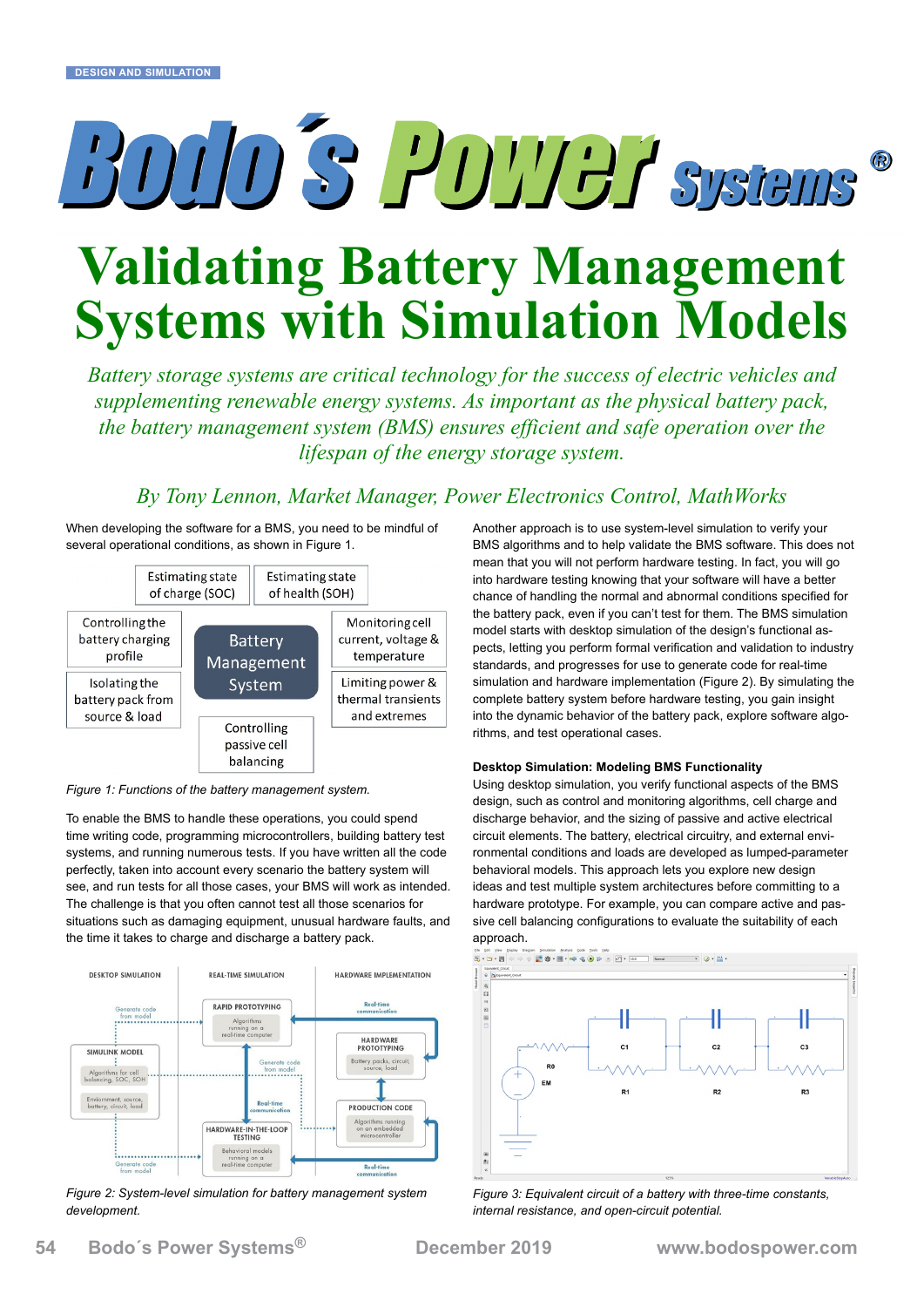#### **Modeling and Characterizing the Battery Cell**

For system-level simulation of a battery pack, a common approach is to use an equivalent circuit that simulates the thermoelectric behavior of a cell. As shown in Figure 3, the voltage source provides the opencircuit voltage (OCV), a series resistor models internal resistance, and one or more resistor-capacitor pairs in parallel represent the time-dependent behavior of the cell. These elements are temperature and state of charge (SOC) and are unique to each battery's chemistry, requiring they be [determined using test data.](https://www.mathworks.com/videos/automating-the-parameter-estimation-of-a-battery-model-95187.html?s_eid=PEP_20397)

### **Modeling Power Electronics, Passive Components, Sources, and Loads**

Having a complete model of the electrical system lets you understand how the BMS interacts with the battery pack. For example, the simulation can contain a photovoltaic system model to represent a variable charging source for testing the BMS algorithms under changing operating conditions, including fault scenarios. An electrical load on the battery pack, such as an interior permanent magnet synchronous motor in an electric vehicle, can be simulated for standard drive cycles. The remainder of the battery system simulation is made up of active and passive electrical components. These models can vary from simple linear elements to having more complex nonlinear behavior.

#### **Developing Supervisory Control Algorithms**

Simulation models make it easy to develop supervisory control algorithms using state machines and flow charts to model combinatorial and sequential decision logic for fault detection and management, charge and discharge power limitation, temperature control, and cell balancing. You can see how the BMS supervises the battery system as it reacts to events, time-based conditions, and external input signals. For example, for constant current, constant voltage (CCCV) charging, you can develop and test the logic that controls when the cell transitions from current charging mode to voltage charging mode.

#### **Estimating State of Charge**

Open-circuit voltage (OCV) measurement and current integration (coulomb counting) are traditional SOC estimation techniques for older battery chemistries. Modern battery chemistries that have flat OCV-SOC discharge signatures require a different approach for SOC estimation. [Extended Kalman filtering](https://www.mathworks.com/company/newsletters/articles/state-of-charge-estimation-based-on-an-extended-kalman-filter.html?s_eid=PEP_20397) is shown to provide accurate results for a reasonable computational effort. This technique often includes a nonlinear model of the battery and uses the current and voltage measured from the cell as inputs, as well as a recursive algorithm that calculates the internal states of the system (SOC among them).



*Figure 4: BMS algorithms and plant dynamics, including battery pack and load modeled in Simulink.*

#### **Estimating State of Health**

Batteries degrade due to calendar life and cycling, increasing internal resistance and losing reserve capacity. The increase in internal resistance is a straightforward estimate using short time estimates. Calculating loss of capacity is challenging because it requires a full charge or discharge excursion for an accurate estimation. Unlike with SOC, there is no standardized agreement on how state of health (SOH) should be estimated. The practice is to use your organization's specific interpretation of battery health.

#### **Testing with Desktop Simulation**

As stated previously, fully testing a BMS using a hardware prototype for all use cases may not be practical or safe. Desktop simulation lets you verify BMS algorithms using test cases to exercise all possible branches of logic and closed-loop control. When the battery system must meet safety requirements, you use formal test methods in accordance with standards such as IEC 61508, IEC 61851, and ISO 26262. The simulation model serves as an executable specification driving both the design and testing of the BMS (Figure 4).

#### **Real-Time Simulation: Validating BMS Software**

As a step in validating the BMS algorithms, you can use desktop simulation models to generate C and HDL code for real-time simulation, for both rapid prototyping (RP) and hardware-in-the-loop (HIL) testing. With RP, you emulate the BMS controller, letting you begin validating algorithms before implementing code on a microcontroller or FPGA. HIL simulation emulates the balance of the battery system and is used for testing a BMS controller before hardware prototypes are used.

Some advantages of using real-time simulation for BMS design include:

- Validating algorithms before the final controller hardware is selected
- Using the flexibility of a real-time test system for rapid design iteration and testing
- Conducting HIL testing before battery system prototype hardware is available
- Exercising BMS algorithms for test cases that may be difficult, expensive, or destructive if you were to use the actual hardware

#### **Rapid Prototyping**

With RP, you generate code from your controller model and deploy it to a real-time computer that performs the functions of the production microcontroller. Code generation empowers the BMS engineer and speeds up the testing process. Algorithm changes made and verified in the desktop model can be tested on real-time hardware in hours



**Real-Time Target Computer** 

*Figure 5: HIL testing of battery management system software. The BMS code is generated from BMS algorithms and deployed to a microcontroller. The battery system model generates code that is implemented on a real-time computer.*